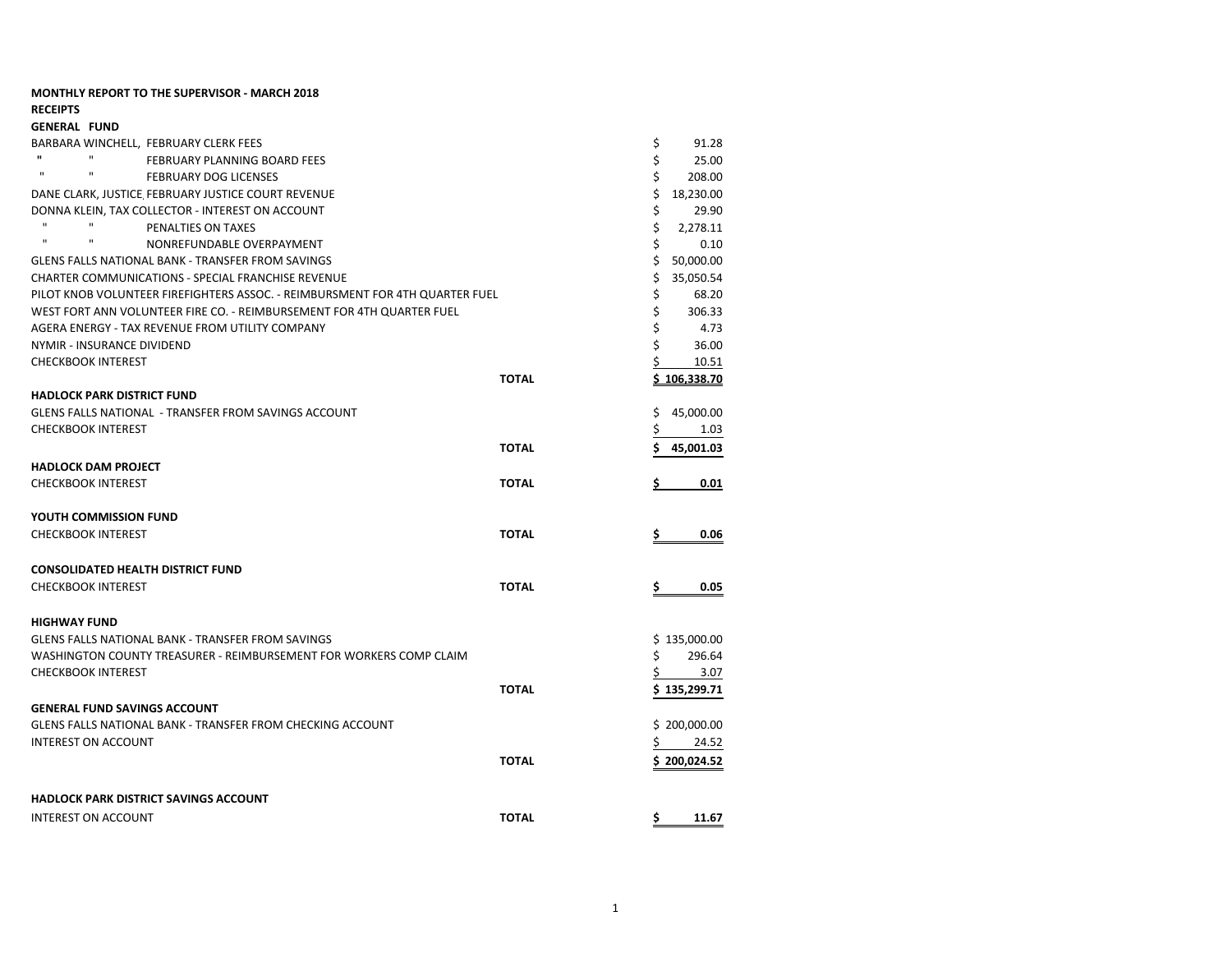| <b>HIGHWAY FUND SAVINGS ACCOUNT</b>                                        |                         |                                  |                              |                     |
|----------------------------------------------------------------------------|-------------------------|----------------------------------|------------------------------|---------------------|
| INTEREST ON ACCOUNT                                                        |                         | <b>TOTAL</b>                     | \$<br>41.67                  |                     |
| <b>LOSAP SAVINGS ACCOUNT</b>                                               |                         |                                  |                              |                     |
| GLENS FALLS NATIONAL BANK - TRANSFER FROM GENERAL FUND-LOSAP CONTRIBUTIONS |                         |                                  | \$<br>7,920.00               |                     |
| <b>INTEREST ON ACCOUNT</b>                                                 |                         |                                  | \$<br>0.81                   |                     |
|                                                                            |                         | <b>TOTAL</b>                     | \$<br>7,920.81               |                     |
| MEDICAL REIMBURSEMENT ACCOUNT                                              |                         |                                  |                              |                     |
| TOWN OF FORT ANN GENERAL FUND - H.I.                                       |                         |                                  | \$<br>60.54                  |                     |
| TOWN OF FORT ANN HIGHWAY FUND - H.I.                                       |                         |                                  | \$<br>6,542.23               |                     |
| <b>INTEREST ON ACCOUNT</b>                                                 |                         |                                  | \$<br>0.08                   |                     |
|                                                                            |                         | <b>TOTAL</b>                     | Ś.<br>6,602.85               |                     |
|                                                                            |                         |                                  |                              |                     |
| <b>TRUST &amp; AGENCY FUND</b>                                             | <b>HIGHWAY</b>          | <b>GENERAL</b>                   | <b>HADLOCK PARK DISTRICT</b> |                     |
| <b>NYS RETIREMENT</b>                                                      | \$<br>682.56            | \$<br>520.39                     | \$                           |                     |
| <b>HEALTH &amp; DENTAL INSURANCE</b>                                       | \$11,035.67             | \$<br>1,152.28                   | \$<br>$\sim$                 |                     |
| <b>STATE TAX</b>                                                           | \$1,482.35              | \$<br>1,400.91                   | \$<br>57.96                  |                     |
| <b>FEDERAL TAX</b><br><b>FICA</b>                                          | \$2,914.00<br>Ś.        | \$<br>2,946.00<br>\$             | \$<br>147.00<br>Ś<br>582.60  |                     |
| DEFFERED COMPENSATION                                                      | 4,878.44<br>192.41<br>Ś | 3,856.34<br>\$<br>$\blacksquare$ | Ś                            |                     |
| <b>CHILD SUPPORT</b>                                                       | 1,788.00<br>S           | \$                               | \$                           |                     |
| <b>CREDIT UNION</b>                                                        | 873.80                  | \$<br>692.00                     | \$                           |                     |
| AFLAC                                                                      | Ś.<br>250.60            | 64.80                            | \$                           |                     |
| <b>TOTALS</b>                                                              | \$24,097.83             | 10,632.72<br>\$                  | \$<br>787.56                 |                     |
|                                                                            | <b>INTEREST</b>         | \$<br>0.30                       | <b>TOTAL</b>                 | 35,518.41<br>\$.    |
| <b>DISBURSEMENTS</b>                                                       |                         |                                  |                              |                     |
| <b>GENERAL FUND</b>                                                        |                         |                                  | <b>HIGHWAY FUND-T/W</b>      |                     |
| STATE COMPTROLLER - JUSTICE COURT                                          |                         | \$12,710.00                      | <b>ABSTRACT</b>              | 52,596.24<br>Ś.     |
| <b>PAYROLL</b>                                                             |                         | 25,262.89<br>\$.                 | <b>HEALTH INSURANCE</b>      | 6,542.23<br>S       |
| <b>TOWN SHARE FICA</b>                                                     |                         | \$<br>1,928.17                   | PAYROLL                      | 32,604.16           |
| <b>TOWN BOARD EXPENSE</b>                                                  |                         | \$<br>33.24                      | <b>TOWN SHARE FICA</b>       | 2,439.22            |
| <b>JUSTICE COURT EXPENSE</b>                                               |                         | \$<br>721.24                     |                              | 94,181.85           |
| <b>TAX COLLECTORS EXPENSE</b>                                              |                         | \$<br>107.31                     |                              |                     |
| FIRE PROTECTION - CONTRACT                                                 |                         | \$242,884.00                     | <b>HIGHWAY FUND-O/V</b>      |                     |
| ASSESSORS EXPENSE                                                          |                         | \$<br>2,456.97                   | ABSTRACT                     | \$<br>598.58        |
| <b>TOWN CLERKS EXPENSE</b>                                                 |                         | \$<br>807.99                     | <b>HEALTH INSURANCE</b>      | Ś<br>10,567.19      |
| <b>SUPERVISORS EXPENSE</b>                                                 |                         | \$<br>1,047.15                   |                              | 11,165.77           |
| <b>ATTORNEY EXPENSE</b>                                                    |                         | Ś<br>3,735.00                    |                              |                     |
| GLENS FALLS NATIONAL BANK - TRANSFER TO SAVINGS ACCOUNT                    |                         | \$200,000.00                     | <b>TOTAL HIGHWAY</b>         | <u>\$105,347.62</u> |
| HIGHWAY SUPERINTENDENT EXPENSE                                             |                         | \$<br>35.15                      |                              |                     |
| <b>BUILDINGS EXPENSE</b>                                                   |                         | \$<br>5,485.32                   |                              |                     |
| <b>CENTRAL COMMUNICATIONS</b>                                              |                         | Ś<br>293.88                      |                              |                     |

| 787.56                      |     |          |
|-----------------------------|-----|----------|
| <b>TOTAL</b>                | \$. | 35,518.4 |
|                             |     |          |
| <b>HWAY FUND-T/W</b>        |     |          |
| TRACT                       | Ś.  | 52,596.2 |
| LTH INSURANCE               | Ś   | 6.542.2  |
| ROLL                        | Ś   | 32,604.1 |
| <b><i>IN SHARE FICA</i></b> |     | 2,439.2  |
|                             | \$. | 94,181.8 |
|                             |     |          |
| <b>IWAY FUND-O/V</b>        |     |          |
| -- - --                     |     |          |

|        | Ś  |    |
|--------|----|----|
| JRANCE | \$ | 1( |
|        | Ś  | 11 |
|        |    |    |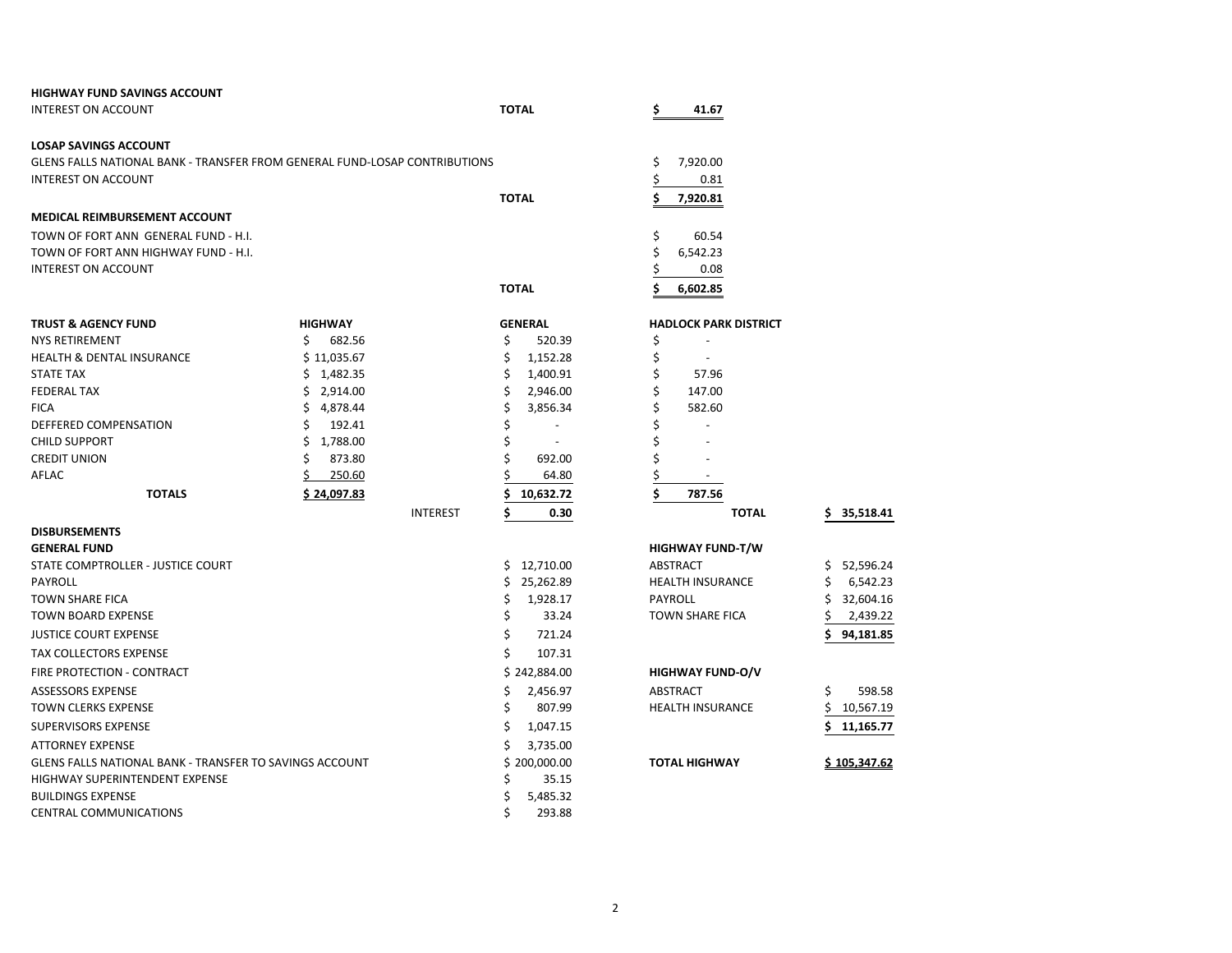|              | \$<br>155.00                                                 | <b>TRUST &amp; AGENCY FUND</b>                                                                |                 |
|--------------|--------------------------------------------------------------|-----------------------------------------------------------------------------------------------|-----------------|
|              | 3,597.42                                                     | <b>FICA</b>                                                                                   | 10,593.46<br>Ś. |
|              | 163.31                                                       | <b>STATE TAX</b>                                                                              | 2,941.22<br>\$  |
|              | 189.58                                                       | <b>FEDERAL TAX</b>                                                                            | 6,781.00        |
|              | 991.45                                                       | <b>HEALTH INSURANCE</b>                                                                       | 12,266.95       |
|              | 246.09                                                       | <b>CREDIT UNION</b>                                                                           | 1,565.80        |
|              | 7,920.00                                                     | <b>CHILD SUPPORT</b>                                                                          | 1,788.00        |
|              | 133.46                                                       | AFLAC                                                                                         | 315.40          |
|              | 1,404.12                                                     | RETIREMENT                                                                                    | 1,202.95        |
| <b>TOTAL</b> | \$512,308.74                                                 | DEFFERRED COMP.                                                                               | 192.41          |
|              |                                                              | <b>TOTAL</b>                                                                                  | 37,647.19       |
|              |                                                              |                                                                                               |                 |
|              | Ś                                                            |                                                                                               |                 |
|              |                                                              |                                                                                               |                 |
|              |                                                              |                                                                                               |                 |
|              |                                                              |                                                                                               |                 |
|              |                                                              |                                                                                               |                 |
|              |                                                              |                                                                                               |                 |
| <b>TOTAL</b> |                                                              |                                                                                               |                 |
|              |                                                              |                                                                                               |                 |
| <b>TOTAL</b> | \$                                                           |                                                                                               |                 |
|              |                                                              |                                                                                               |                 |
|              |                                                              |                                                                                               |                 |
|              |                                                              |                                                                                               |                 |
|              |                                                              |                                                                                               |                 |
|              |                                                              |                                                                                               |                 |
|              |                                                              |                                                                                               |                 |
|              |                                                              |                                                                                               |                 |
|              |                                                              |                                                                                               |                 |
|              |                                                              |                                                                                               |                 |
| <b>TOTAL</b> | \$135,000.00                                                 |                                                                                               |                 |
|              |                                                              |                                                                                               |                 |
| <b>TOTAL</b> | Ş                                                            |                                                                                               |                 |
|              |                                                              |                                                                                               |                 |
|              |                                                              |                                                                                               |                 |
| <b>TOTAL</b> | \$.<br>3,482.90                                              |                                                                                               |                 |
|              | <b>TOTAL</b><br><b>TOTAL</b><br><b>TOTAL</b><br><b>TOTAL</b> | \$<br>3,807.69<br>291.30<br>45,705.61<br>49,804.60<br>\$<br>50,000.00<br>s<br>45,000.00<br>\$ |                 |

#### **TRUST & AGENCY FUND**

|       |                | <b>TOTAL</b>            | 37,647.19       |
|-------|----------------|-------------------------|-----------------|
| ΤΟΤΑL | \$512,308.74   | DEFFERRED COMP.         | \$<br>192.41    |
|       | 1,404.12       | RETIREMENT              | \$<br>1,202.95  |
|       | \$<br>133.46   | AFLAC                   | \$<br>315.40    |
|       | \$<br>7,920.00 | <b>CHILD SUPPORT</b>    | \$<br>1,788.00  |
|       | \$<br>246.09   | <b>CREDIT UNION</b>     | \$<br>1,565.80  |
|       | \$<br>991.45   | <b>HEALTH INSURANCE</b> | \$<br>12,266.95 |
|       | \$<br>189.58   | <b>FEDERAL TAX</b>      | \$<br>6,781.00  |
|       | \$<br>163.31   | <b>STATE TAX</b>        | \$<br>2,941.22  |
|       | \$<br>3,597.42 | <b>FICA</b>             | \$<br>10,593.46 |